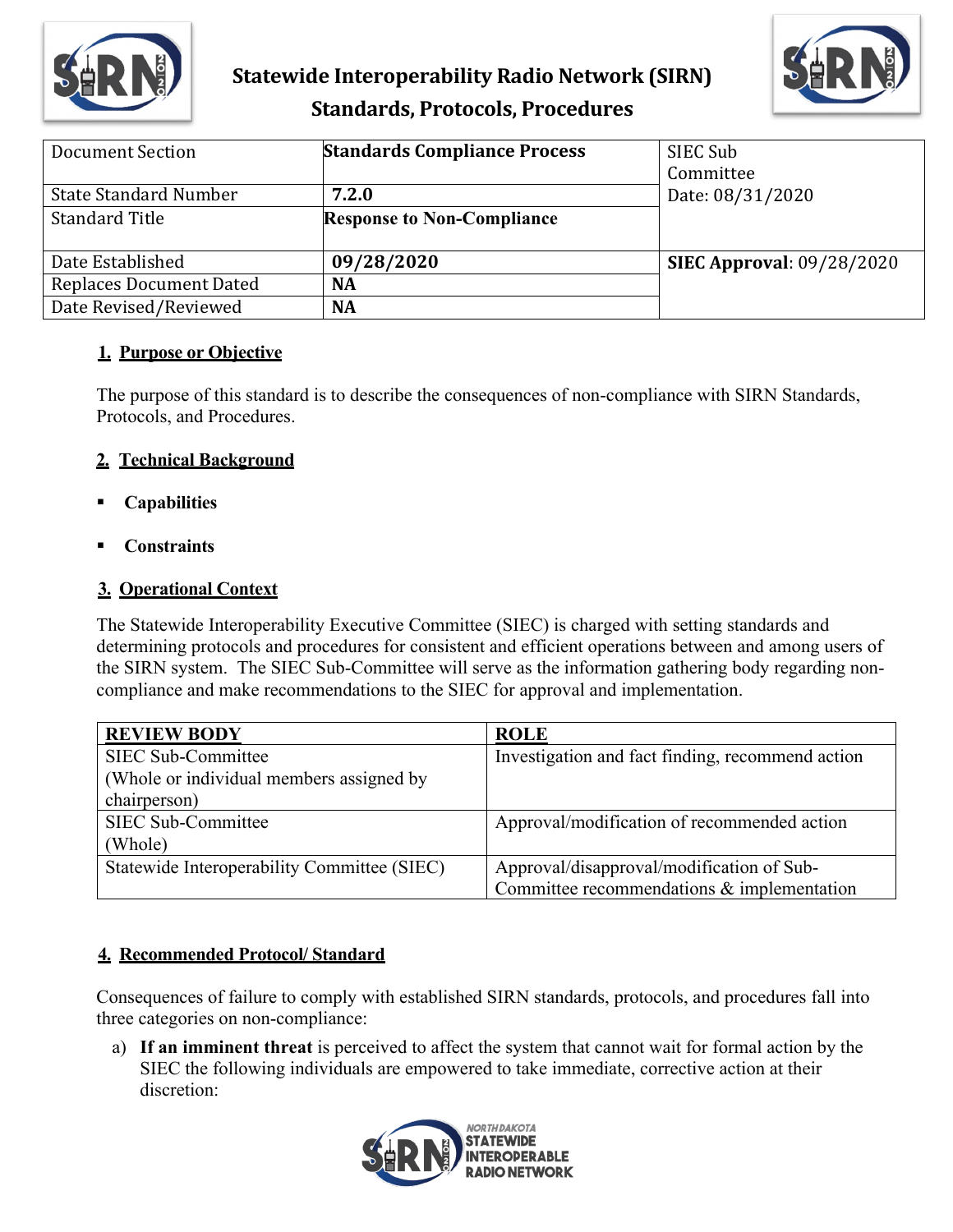- **SIEC Chairperson and/or Vice Chair**
- **SIEC Subcommittee Chairperson and/or Vice Chair**

All imminent threats will be reported to the SIEC Sub-Committee Chairperson and Vice chairman for investigation.

b) **Moderate to high potential for serious adverse effect** on participants and/or on non-participants of the SIRN system.

| <b>First Violation</b>                                                                        | Written order to immediately stop the non-<br>compliant practice or action. The SIEC<br>Chairperson will send this order, with copies<br>sent to the SIEC Sub-Committee Chairperson<br>and the governing body of the violating<br>agency. |
|-----------------------------------------------------------------------------------------------|-------------------------------------------------------------------------------------------------------------------------------------------------------------------------------------------------------------------------------------------|
| Failure to correct problem and respond<br>within 30 days or second offense within 180<br>days | Suspension of user access on the SIRN system.<br>This action must be recommended by the<br>SIEC, Sub-Committee and approved by the<br>SIEC.                                                                                               |
| Failure to respond within 60 days or third<br>offense within 180 days                         | Revocation of user access on the SIRN system.<br>This action must be recommended by the<br>SIEC, Sub-Committee and approved by the<br><b>SIEC</b>                                                                                         |

c) **Low potential for adverse effect** on participants and/or non-participants of the SIRN system:

| <b>First violation</b>                                                 | Written letter of warning identifying the non-<br>compliant practice or action. The violator is<br>advised to stop the non-compliant practice(s)<br>or apply to the SIEC for a formal waiver<br>within 30 days. The SIEC Chairperson will<br>send this letter of warning, with copies sent to<br>the SIEC Sub-Committee Chairperson and the<br>governing body of the violating agency. |
|------------------------------------------------------------------------|----------------------------------------------------------------------------------------------------------------------------------------------------------------------------------------------------------------------------------------------------------------------------------------------------------------------------------------------------------------------------------------|
| Failure to respond within 30 days or second<br>offense within 180 days | Written order to immediately stop the non-<br>compliant practice or action or be subject to<br>suspension or revocation of user privileges.<br>The SIEC Chairperson will send this order,<br>with copies sent to the SIEC Sub-Committee<br>Chairperson and the governing body of the<br>violating agency.                                                                              |
| Failure to respond within 60 days or third<br>offense within 180 days  | Suspension or revocation of user access on<br>the SIRN system. This action must be<br>recommended by the SIEC, Sub-Committee<br>and approved by the SIEC.                                                                                                                                                                                                                              |